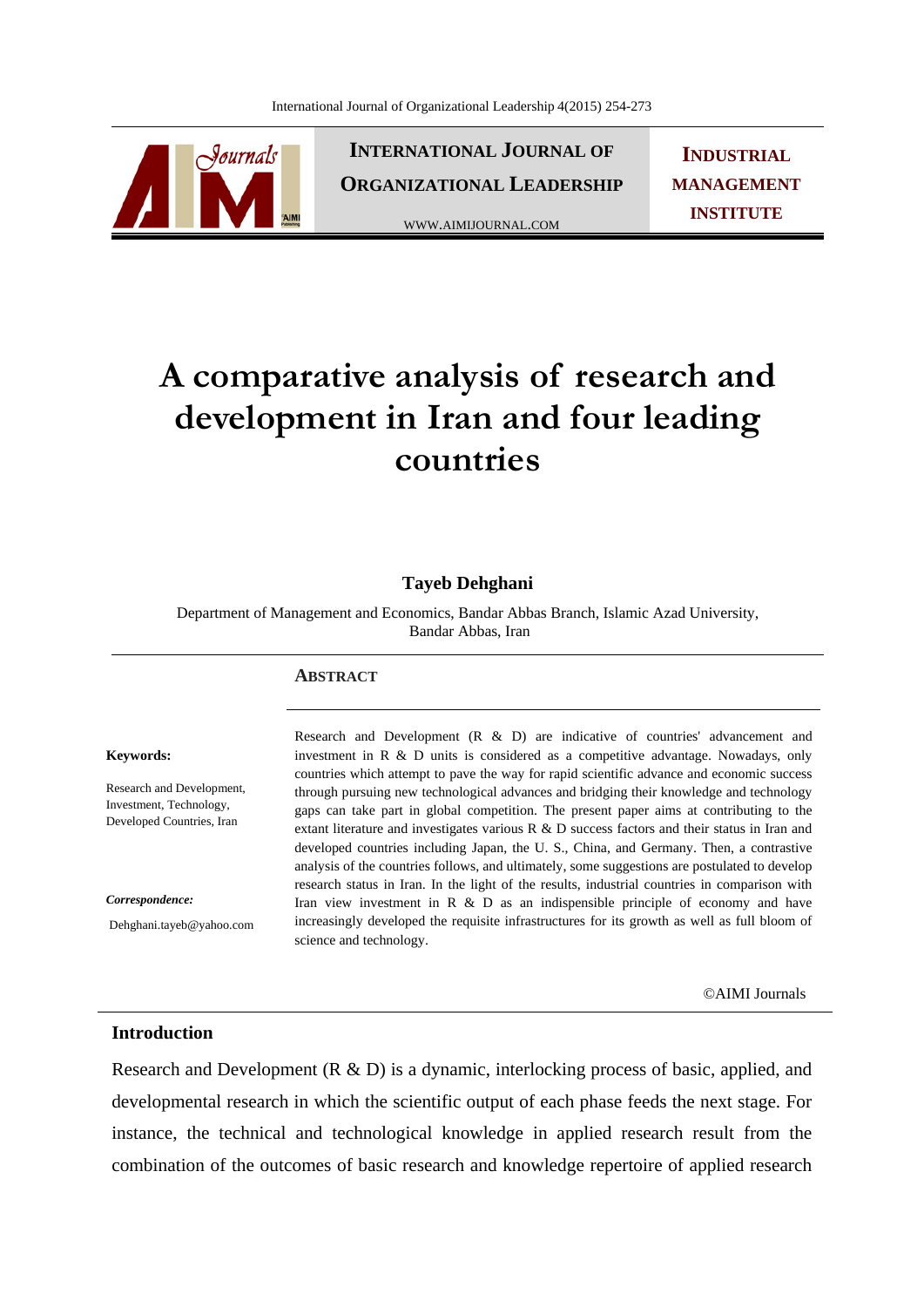phases. In other words, R & D refers to the needs or talent analysis, emergence of ideas, creating, designing, production, representation, and propagation of a product or technology. Today, R & D is known as a decisive factor to economic development and success of economic enterprises and countries in the global competition. In fact, R & D units are the starting points for the generation and the cultivation of ideas as well as managing and directing them toward completion and commercialization. Economists believe that science and technology as powerful aids can have a pivotal role in the development process. In today's world, only countries which enjoy high levels of science and technology deserve the name developed countries. The presence of many advanced products, methods, tools, and technologies is attributed to the development and growth of the countries in science and technology. In contrast, lagging and developing countries are all at a low level of science and technology. The studies enacted by economists on developed countries have revealed that high growth rate of these countries is due to the application of huge technological innovations. These technological innovations stem from increasing advances in storing scientific knowledge as surplus wealth (Movahhedi, 1995). Growth and success of enterprises are feasible through improvement of technology levels and since such improvement occurs in R & D sector, investment in this sector can be increasingly influential in enterprise's success.

The high institute of research in planning and development urges that in order to R  $\&$  D investment to stimulate the growth of enterprises, there must be a well-defined system for successful management of R & D activities. Through planning and organization of research activities such a system will not only induce greater  $R \& D$  efficiency, but also spur the enterprises' future growth. This paper, through comparison of  $R \& D$  in Iran with leading countries, undertakes an identification of scientific and research gaps to render preparation of principled plans and policies for scientific advances possible and aids bridging the existing gaps.

 Studying research and technology commercialization is particularly relevant since such analysis provides reliable evidence for policymakers and managers. Accordingly, the topic has moved beyond a nice field and is now a scholarly subject matter (Rothaermel, Agung, & Jiang, 2007). As Dumbleton (1986) asserted, modeling R & D process is useful since it helps one identify the key factors in R & D success. However, he himself admits that, to date, no such model has been identified. Rather than seeking a general model, he presented a linear model as shown in Figure 1. Dumbleton also believed that R & D inputs can be divided into two categories of resources and information. Resources include human forces, equipment,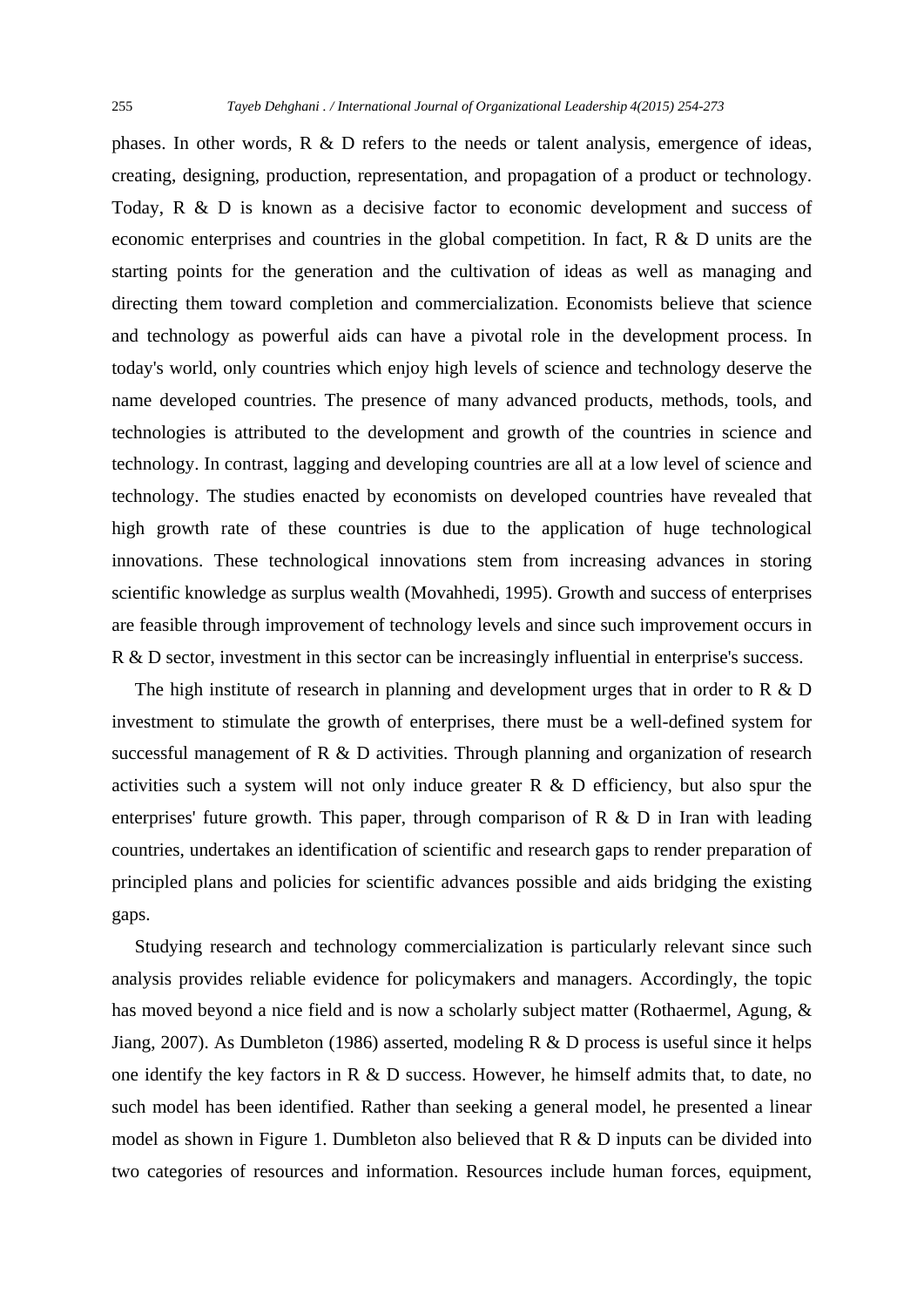devices, and building. Put differently, they are the amount of money spent on R & D. It is imperative to mention that return on investment (ROI) is of great importance to managers. In addition, for universities and public research centers, the tendency towards commercialization represents pressures to expand social return on public investment in research and attempt to contribute to universities' self sustenance (Markman, Siegel, & Wright, 2008).

According to Dumbleton (1986), due to the long-term return of R  $\&$  D costs, managers are reluctant to invest in this area. This is an unsound approach to research. Knowledge is a central part of input, and R & D process is the process of knowledge generation and transfer. Arguably, a large percentage of outputs are in the form of primary design of product, article, and information related to its improvement and extension.

 As depicted in Figure 1, the first stage of commercialization, i.e., R & D is comprised of three dimensions, namely technical analysis, business analysis, and market evaluation. Technical analysis refers to defining the concept, confirming the assumptions, gauging knowledge, identifying the main impediments, and assessing applicability. Market evaluation is defined as identification of price structure, market barriers, hazards, distribution channels, trends, and competitors. Ultimately, business analysis represents the assessment of potential benefits, commercialization, and identification of capital and professional needs. Product development, which is the next stage, deals with technical feasibility including development of a business model, examining technical features, evaluation of initial productivity, and environmental and safety features. Finally, the last stage means production, includes preparation of commercial design, quality control, provision of facilities, mass production, and finalization of internal distribution system.



*Figure 2.* Linear model of R & D process

Each R & D process, displayed in Figure 2, is comprised of four distinct phases. The first phase, idea generation, stems from creativity and intellectual inquiry which are the primary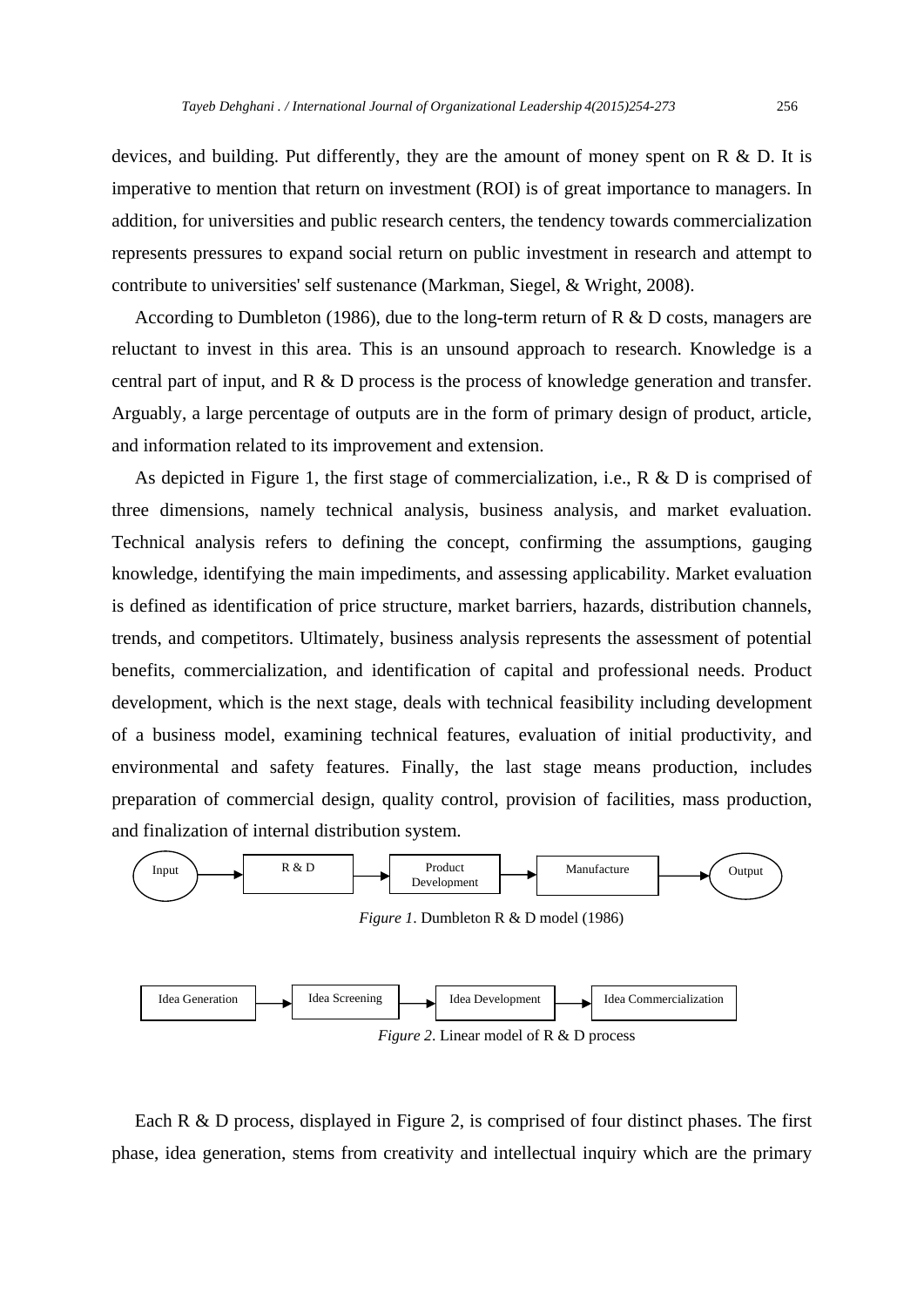sources of innovation and invention. In the next phase the generated ideas are screened according to technical feasibility, initial validation, and market research, and then the best idea is selected. Afterwards, the ideas are developed to be adjusted to customer understanding, perception, and market needs. Lack of harmony among dimensions and features of customer needs, development model, and technology commercialization renders the process inefficient. In fact, in research and technology organizations there is little harmony among development process and technology commercialization, adjustment of strategic leadership and management perspectives of development, and technology commercialization and market and industry needs. Therefore, in order to select a model for technology development and commercialization both market and technical considerations should be taken into account. In the final phase, the selected idea becomes commercialized to instigate opportunities for the creating and distributing public wealth. This step requires interactions and mechanisms among inventors, entrepreneurs, investors, and governmental support. It is worth mentioning that very few ideas can pass the whole screening chain and reach economic production.



*Figure 3*. Technology propulsion and market pull opportunities for innovation through R & D

Identification of the need for innovation is a major  $R \& D$  motif. Research about existing knowledge for satisfying specific needs also leads to the emergence of ideas. This relation is called market pull. Another major incentive for  $R \& D$  is to find potential uses for new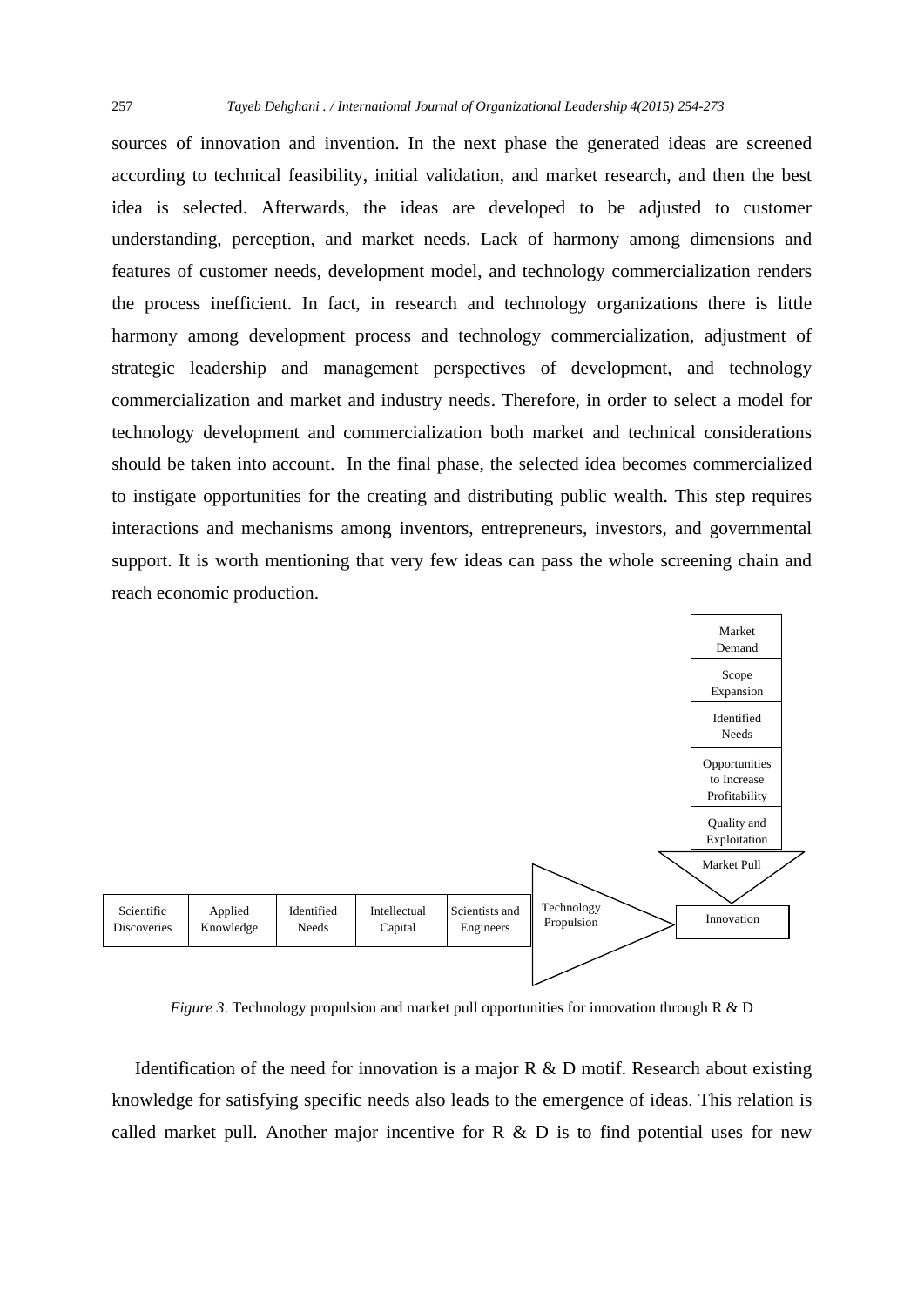findings. Research on current activities for presenting new knowledge also leads to the emergence of ideas and is called propulsion technologies.

The World Bank (WB) classified R & D development criteria under three categories of economic, science and technology, and education policies in 2010. Some major R & D criteria which are presented by the WB are Gross Domestic Product (GDP), GDP per capita, and annual GDP growth. Among other criteria are value added of industry, agriculture, and service sectors, number of scientific and technical articles, and R & D share of GDP. Finally, the number of researchers per million, income derived by export of high-tech products, and general education costs are some of the indexes. The necessity of taking R & D into account for the growth of key R & D indicators is shown in Figure 4 by Zabihi and Zavari (2010).



*Figure 4*. Attention to R & D as a prerequisite for the growth of other indicators (Zabihi & Zavari, 2010)

 A systematic look at development issue helps one claim that sheer advance in one R & D indicator will not bring about real development. For example, Iran has substantially and exclusively increased the number of ISI published papers in science and technology, but it still lags behind in industrial development. As another example, according to the statistics released, Iran's industrial import has been four times as large as its industrial production whereas industrial growth has surpassed growth in other sectors.

 It is obvious that the growth of any system requires growth in all elements of it. This consideration implies that in a country's development, enough attention should be devoted to each of development components which form a subsystem. The attention to the developed countries on the one hand and Korea, China, and Zionist regime on the other hand grant to R & D and the budget they allocate to it implies that R & D is critical to any system. If less than enough attention is devoted to it, not much can be expected from other elements and the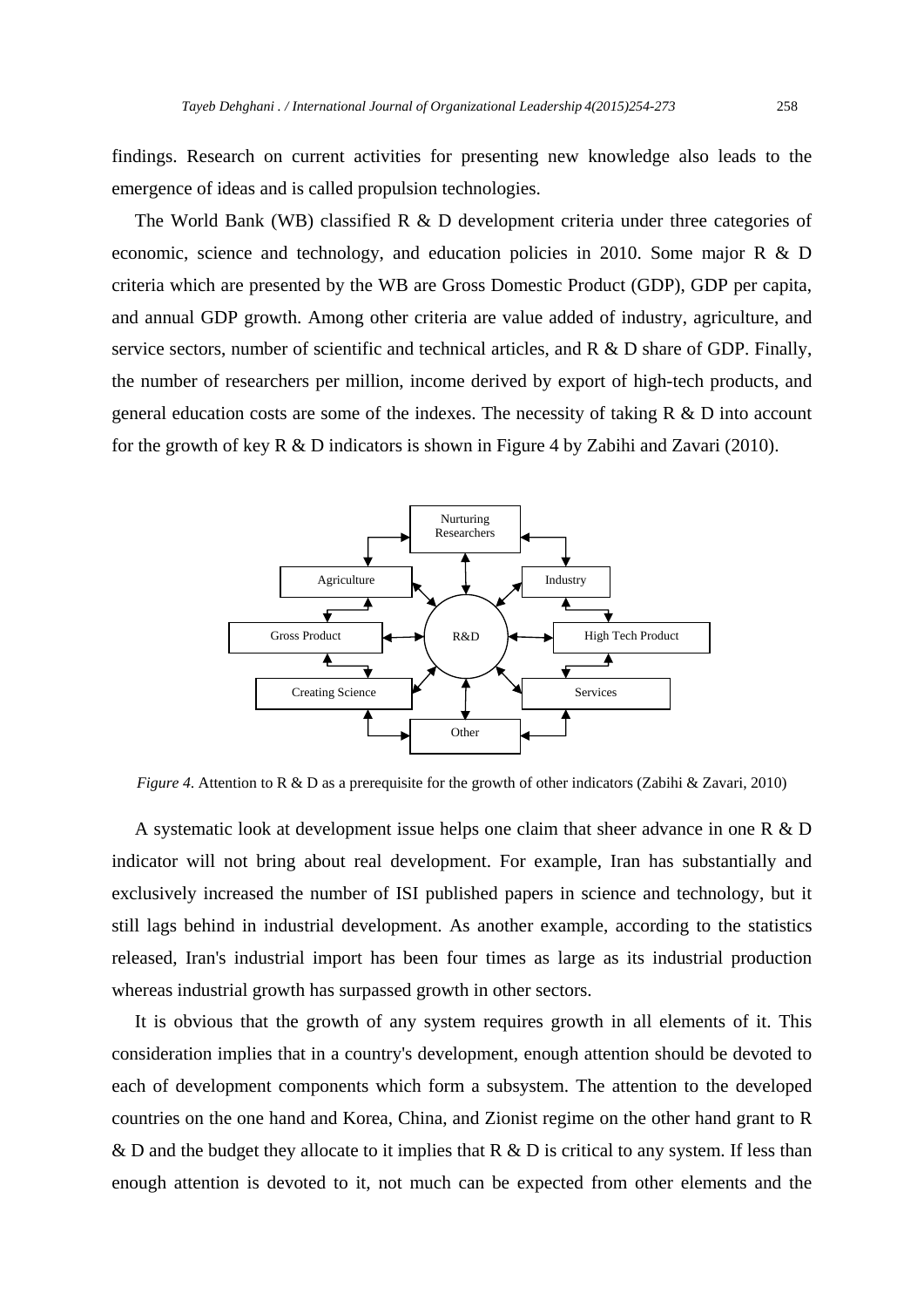whole system. Developed countries have accepted establishment and investment in R & D sectors and research and technology institutes as vital to industrialization and economic growth. They also put stress on establishing suitable environments for the emergence of creativity and innovation in order to achieve economic development and sustainable competitive advantage.

 Germans founded a chain of Max Planck Institutes in 1948 with the objective of progressing in sciences. Today, these institutes have over 80 research enterprises with more than 13000 active experts in different areas of basic sciences, humanities, and arts across Germany. It is imperative to mention that the activity of this institute is exclusively researchbased, and its budget was 4.1 billion Euros in 2006. So far, 17 individuals from this institute have won the Noble prize. Another example is Astra Zeneca which was formed by merging the two companies Astra (Sweden, 1913) and Zeneca (England, 1912) in 2006. This company provides and sells drugs along with granting drug licenses, and has over 66000 staff. In addition, net profit of this giant company was over 6 billion dollars in 2008 which the company owes its success to R  $\&$  D. Some of the U.S. companies such as General Motors, IBM, Ford, and Boeing annually invest more than two billion dollars in R & D. LG is another pioneer in research with over one-billion-dollar investment in research per year.

 By May of 2014 the highest amount of R & D expenses belonged to the U.S., China, Japan, and Germany respectively. Concerning intensity index, this is the ratio of percentage of R & D expenditures in organizations of nine Gross Domestic Production (GDP) countries. The largest investments in ICT are made by Intel, Microsoft, Google, IBM, SISCO, Nokia, Huawei, Alcatel Lucent, and Canon. And, in auto industry the leading investors are Toyota, Johnson, Ford, General Motors, and DaimlerChrysler. Also, other enterprises such as Sony and Siemens have also greatly invested in this area. The approach to commercialization is also affected by the nature of research and technology. Research and technology from different disciplines involve quite distinctive uncertainties, time scales, and appropriate regimes (Druilhe & Garnsey, 2004). It is predicted that in 2015 the majority of R & D budget will be expended in materials (279 billion dollars), electronics (246 billion dollars), bio- (172 billion dollars) and chemical (82 billion dollars) sciences and aerospace (58 billion dollars). Other important R & D criterion in a country is ratio of scientists and engineers in a million which presented in Figure 5 (vertical axis). In this regard, Finland with over 7000 scientists and engineers per million has the first place followed by Denmark, the U.S., Singapore,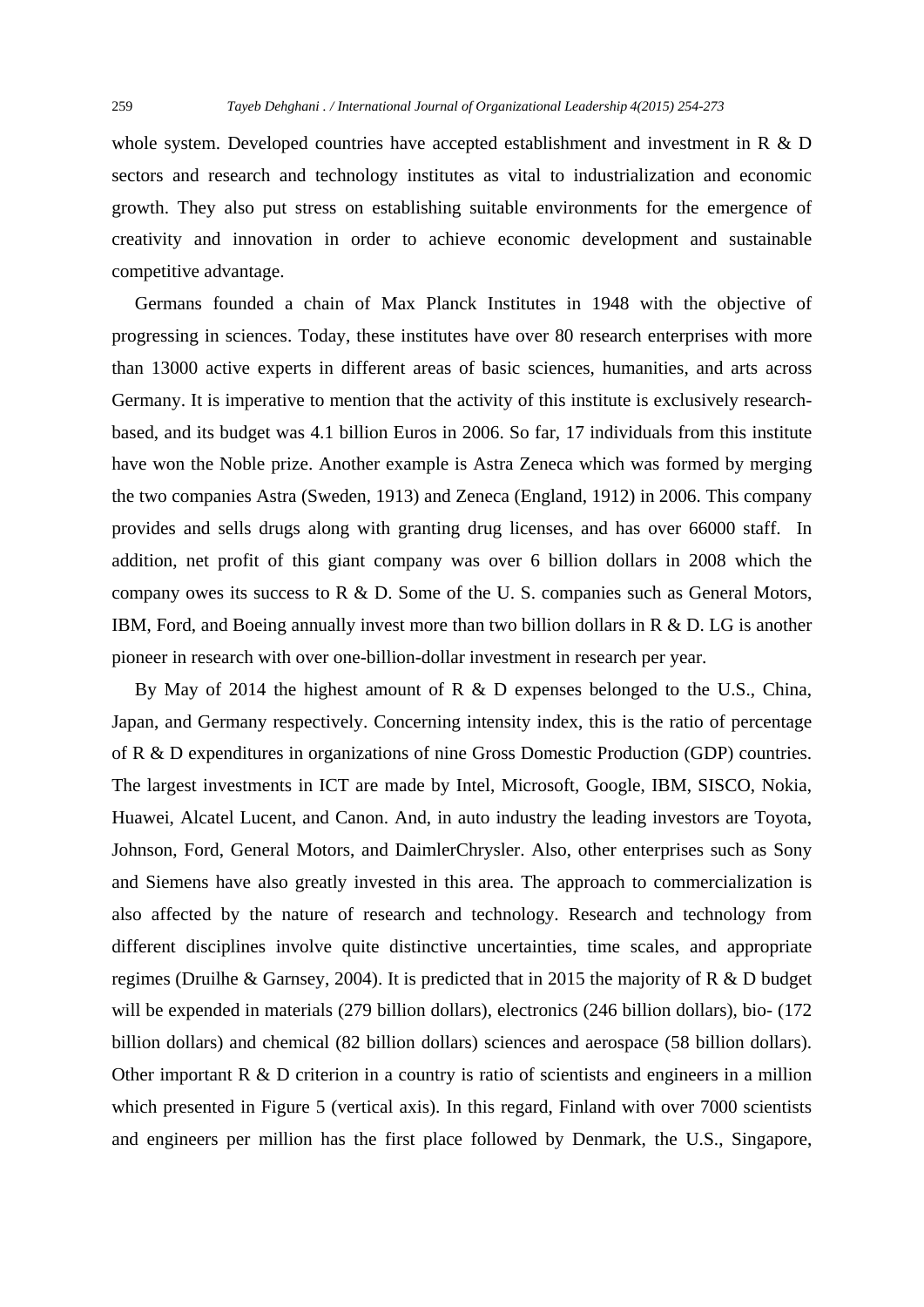Japan, and South Korea with over 6000. Table 1 shows the global R & D costs and shares from 2012 to 2014.

|               | 2012          |               | 2013          |                | 2014          |               |
|---------------|---------------|---------------|---------------|----------------|---------------|---------------|
| Countries     | R & D         | Percentage of | R & D         | Percentage of  | R & D         | Percentage of |
|               | Costs(Million | $R & D$ Costs | Costs(Million | $R \& D$ Costs | Costs(Million | $R & D$ Costs |
|               | Dollars)      | from GDP      | Dollars)      | from GDP       | Dollars)      | from GDP      |
| Americas (21) | 485           | 2.5%          | 489           | 2.4%           | 504           | 2.5%          |
| the U.S.      | 447           | 2.8%          | 150           | 2.8%           | 465           | 2.8%          |
| Asia $(20)$   | 561           | 1.8%          | 596           | 1.9%           | 633           | 1.9%          |
| China         | 232           | 1.8%          | 258           | 1.9%           | 248           | 2%            |
| Japan         | 160           | 3.4%          | 163           | 3.4%           | 165           | 3.4%          |
| India         | 41            | .9%           | 42            | 0.9%           | 44            | 0.9%          |
| Europe $(34)$ | 350           | 1.9%          | 349           | 1.9%           | 351           | 1.8%          |
| Germany       | 92            | 2.8%          | 92            | 2.8%           | 92            | 2.9%          |
| Rest of World | 81            | .9%           | 83            | 0.9%           | 87            | 0.9%          |
| Global Total  | 1.517         | 1.8%          | 1.559         | 1.8%           | 1.618         | 1.8%          |

Table 1 *Global R & D Costs and Shares from 2012 to 2014*

Table 2

 *Fixed Percentage of R & D Costs from GDP in 2014 throughout the World* 

| $\sim$                 |      | .    |      |
|------------------------|------|------|------|
| Countries              | 2012 | 2013 | 2014 |
|                        |      |      |      |
| America                | 2.5% | 2.4% | 2.5% |
| Asia                   | 1.8% | 1.9% | 1.9% |
| Europe                 | l.9% | 1.9% | 1.8% |
| <b>Other Countries</b> | 0.9% | 0.9% | 0.9% |
|                        |      |      |      |

 As Table 2 displays, in 2014 ten countries made approximately 80 per cent of 160-billiondollar investment in R & D and 78 per cent of which was made by America, China, Japan, and Europe. America devotes majority of its  $R \& D$  budget to defense, aerospace, energy, information technology, and materials. America, as a country with the largest amount of R & D expenditure, invests in industry about 71 per cent, academic environments about 13 per cent, government sector about 8 per cent, and private sector about 4 per cent. It saves the remaining 4 per cent as bankroll for federal R & D centers. Investment growth in Russia, South Korea, and Taiwan in 2014 is assessed as mediocre. Middle East countries will also experience a desirable GDP growth in 2014. However, passing through growth stages is not straightforward and will be challenged by infrastructure weaknesses and limitations. This is not the case for Zionist regime and Qatar. In addition, 20 countries will experience a growing trend due to over 600-billion-dollar R  $\&$  D expenditure which is the highest relative compared to other regions in the world. Such costs are merely about 500 billion dollars for 21 American countries and over 350 billion dollars for 34 European countries by 2014.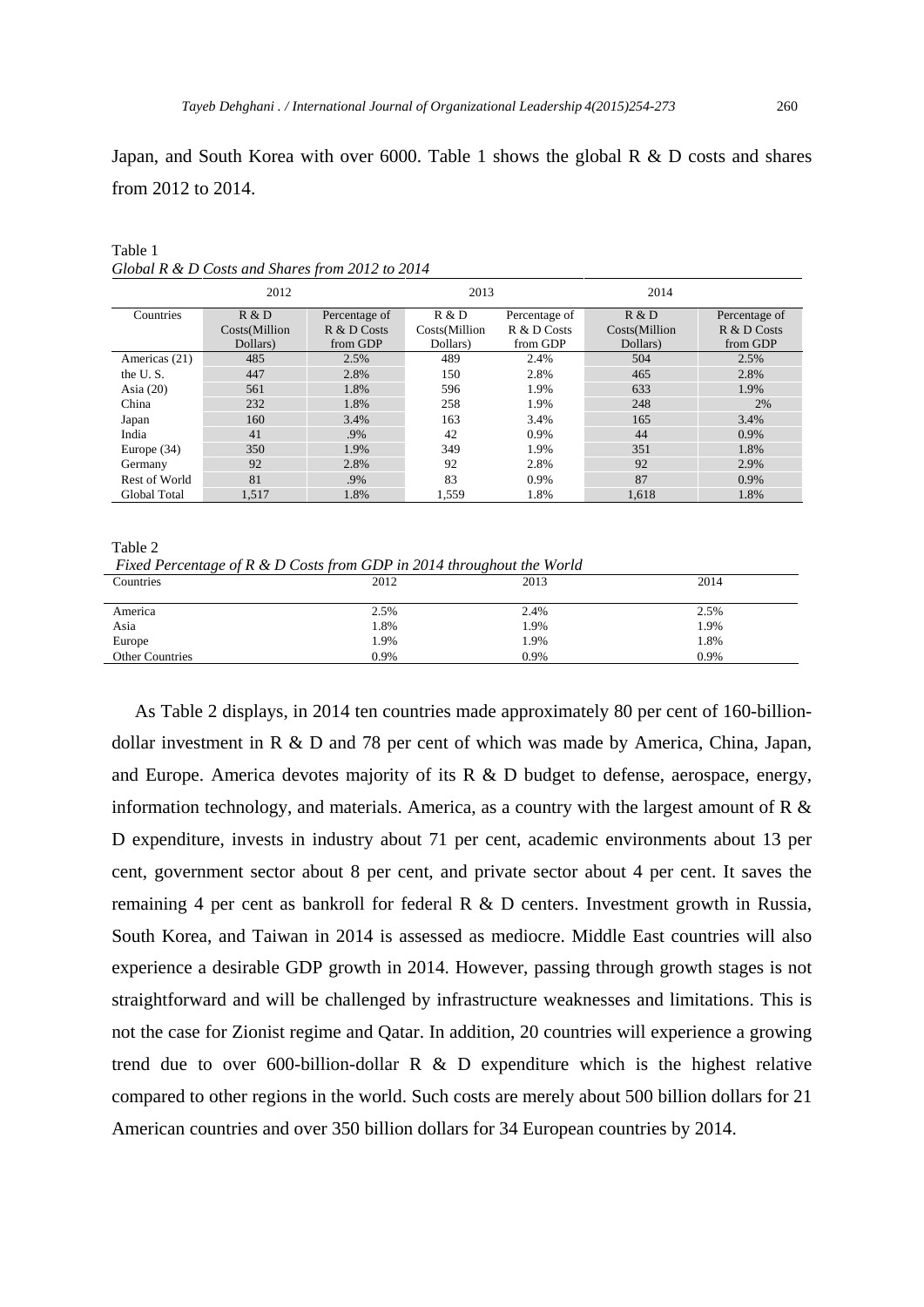Pinto and Slevin (1987) have put factors affecting  $R \& D$  success in four categories including market-related, technology-related, environment-related, and organization-related factors. Market-related factors which concern with current demand analysis and potential future power of market for the product or the technology, identification of primary market, introducing the product to the market, market analysis with regard to expenditures, profitability, and sales prediction in the future. Furthermore, technology-related factors which include the presence of a creative source for idea generation and bringing innovations in the product, perceived value of the product, patent and technical knowledge, demand pull, and technology propulsion. The next factor is environment-related factors such as momentary geography of technology in which Japan has been strongly involved through employing committed individuals to identify its technology gaps compared with other countries and, thus, set plans and policies based on it. Finally, organization-related factors which deal with support plans for sales and marketing, quantitative use of techniques, developing tactics for project purposes, and aligning financial policies with business ideas.

#### **R & D in Germany**

In economic downturn turbulence and when industrial and manufacturing sectors were struggling for their survival, German government decided to invest substantially in private and governmental R & D sectors and, accordingly, increased its governmental investment in R & D by 25 per cent and in its private investment in R & D by 19 per cent. This incentivized German companies to increase market share of their products through concentrating on R & D by 3.6 per cent. This is very appealing in comparison with the U. S. and European Union annual growth rates of 2.9 per cent and 1.85 per cent, respectively. Therefore, some plans and policies of German federal government for economic growth through R & D investment include public support for advancing in different research areas, establishing linkages between governmental and private sectors, using skilled graduates as aids to technology transfer, and institutionalizing strong linkages between industry and university.

 Firstly, the federal government attempts to enhance research and innovation culture in the community, particularly in universities and research institutes, support the superior design plan, and allocate considerable funds to attract professionals, researchers, and scientists from all over the world through accomplishing the goals of high schools, universities, and research centers. To date, it has attracted 4200 researchers and scientists which 25 per cent of them come from overseas.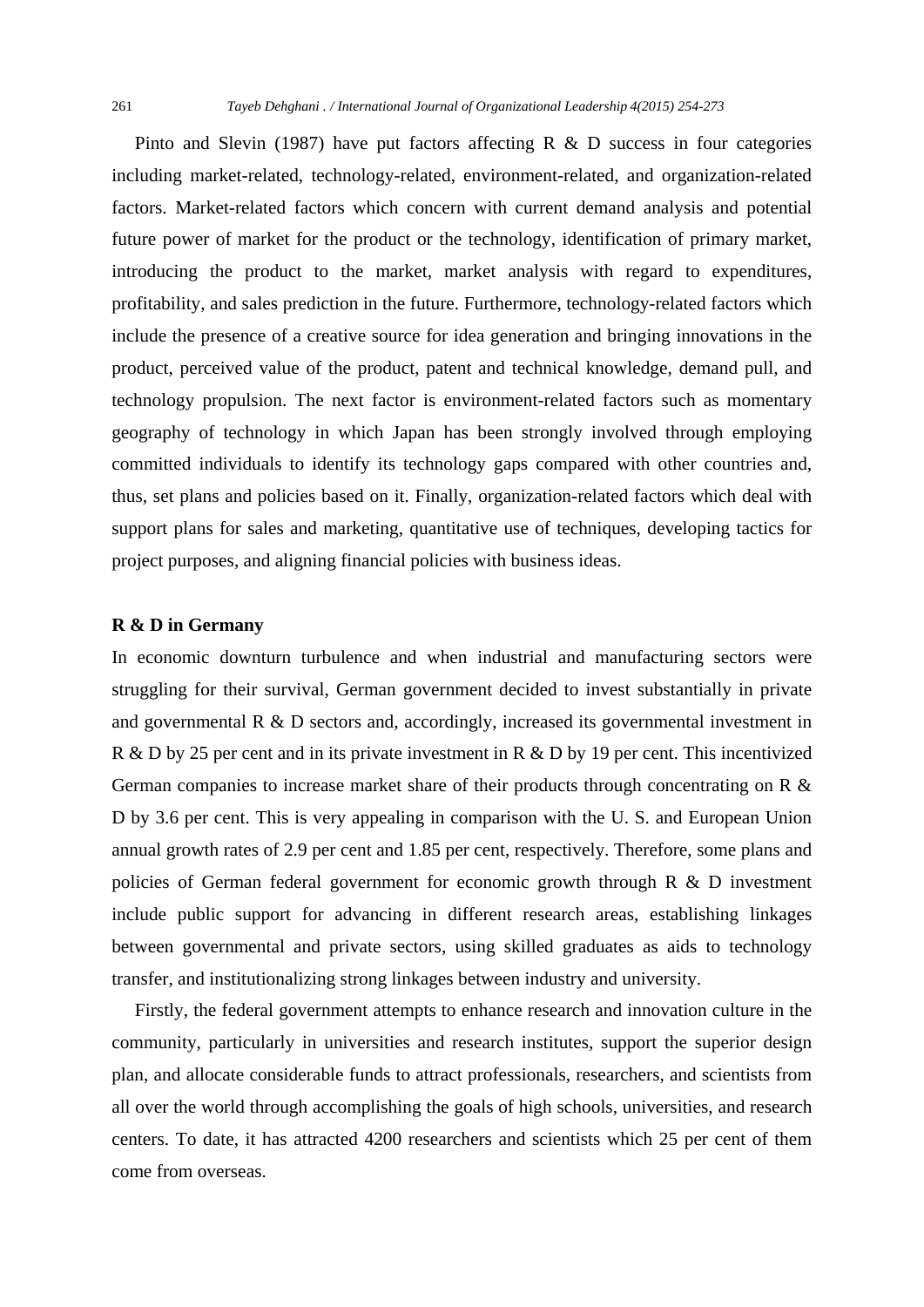Secondly, the government expends one thirds of its annual budget on  $R \& D$  with the aim of economic growth. In addition, 31 per cent of companies owe their innovations to government policies of establishing and maintaining relationships with research institutes, and over 50000 Small and Medium Enterprises (SMEs) perform their research projects through research associations and universities. Moreover, German government has established science and innovation centers in many metropolitan cities of the world such as New York, Sao Paulo, Tokyo, Moscow, and New Delhi to seize exquisite scientific opportunities through nurturing the elite.

 Thirdly, serious plans and efforts of the government in training talented students have turned German business market into a scene full of skilled professionals. From among 13 OECD countries, Germany has the largest number of graduates with PhD degree, that is 315 individuals per million. It also has 31 per cent of graduates in computer sciences, engineering, and mathematics in the European Union. Besides, empirical evidence suggests that 27 per cent of the income of German manufacturing companies comes from sales of innovative products or technology sales. This amount is very high compared with 16 per cent of French and English companies' share and 19 per cent of the European Union share. It is also worth mentioning that buying and selling technology is much more difficult than buying and selling products (Arora, Fosfuri, & Gambardella, 2001; Bidault & Fischer, 1994; Rappert & Webster, 1997; Teece, 1981). Today, around 20 per cent of scientists in Europe are attracted to Germany due to current innovation and research environment.

 Finally, although in Europe scientific training had started prior to industrialization, there were no strong linkages between industry and university since the industrial revolution. Advances and inventions in scientific and technical issues were made by affluent individuals who were not experts and who were driven solely by personal interests. However, the condition dramatically changed in the second half of  $19<sup>th</sup>$  century, and individuals who had received academic training entered the industry. Many institutes provided these experts with laboratories. This was considered a part of Germany's general approach to global industrial management science which is at the service of industry.

 In addition, education enthusiasm and respect to university's top professors brought about different outcomes in Germany. A close relationship was formed among industries, universities, and innovators and chemistry professors were considered as actual innovators in synthetic industry. German government also allocated a large sum of money for research and train chemistry in technical schools and universities. For instance, after two decades of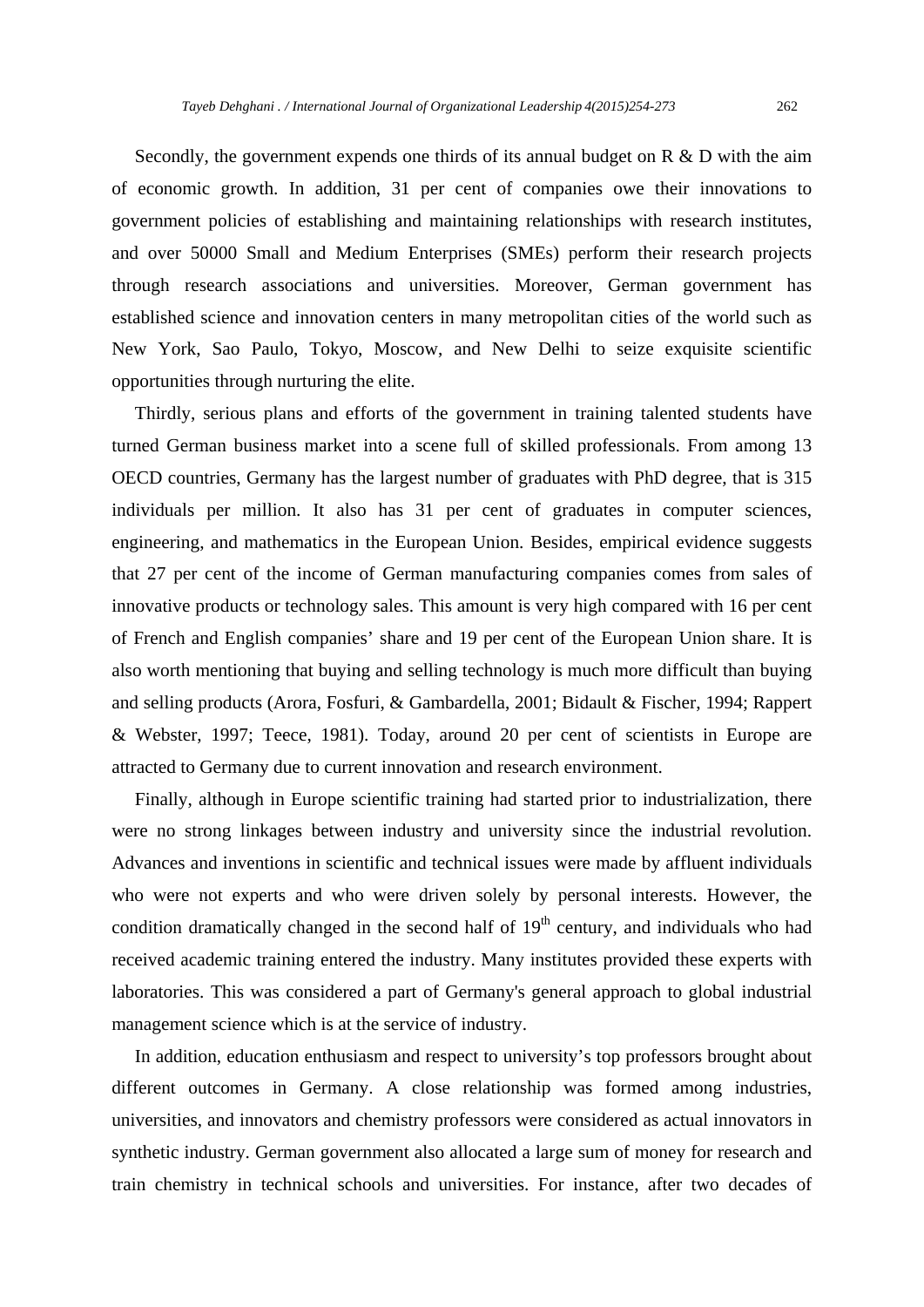research and spending millions-dollar governmental funds Neil Synthetic generated coal from tar in 1880. Consequently, thousands of well-trained chemists with average salaries formed a scientific and open-minded cohort. Surprisingly, an English board which was visiting Germany in 1872 found that the number of chemistry students at a German university (Munich) is greater than the number of chemistry students in all English universities. Germany has established strong linkages between science and industry in other areas, too.

# **R & D in China**

Over the past decade, China has made significant investments in research and technology sectors. In spite of the difficulties of measuring share of  $R \& D$  and comparing its costs, there is no doubt that China is one of the countries with relatively high ratios of business expenditure on R & D. However, some factors have weakened China's R & D status. First, China devoted small sums of money to basic and applied research which allocated less than 6 per cent of its total R & D costs, whereas such values are 20 per cent and 13 per cent for the U.S. and Japan respectively. It is also imperative to mention that basic research plays a pivotal role in countries' innovation levels. Moreover, R & D has a less direct role on added value of high technologies such as aerospace industry, drugs, computer, electronic devices, and communication in china compared *to* those of other OECD countries. And, last but not the least, the proportion of  $R \& D$  expenses made by private sector is much lower in China than in America, Japan, Germany, and Sweden. Chinese research institutes have acquired a more definitive role in provision of R & D costs compared to other regions of the world.

In 2004, research institutes provided merely 22 per cent of R & D expenses, private sectors 67 per cent, and higher education institutes 10 per cent. However, in 2001 the percentages were respectively 3 per cent, 78 per cent, and 20 per cent. So, China has moved higher status relative to its ranking in 2001, and has turned into a key knowledge generator and resource of global knowledge. It attracts R & D companies from around the world and has the necessary motifs to play a significant role in global economy and innovation. Besides, majority of companies claim that in order to produce and sell a product in China the government orders the establishment of R & D and knowledge transfer centers. This is called technology strategy for market. Meanwhile in 2002 Chinese Ministry of Sciences and Technology asserted that this country has made great improvements in the development of technical knowledge resources. In the same year, the U. S. National Institute of Science analyzed China's strategy in knowledge transfer according to three dimensions, namely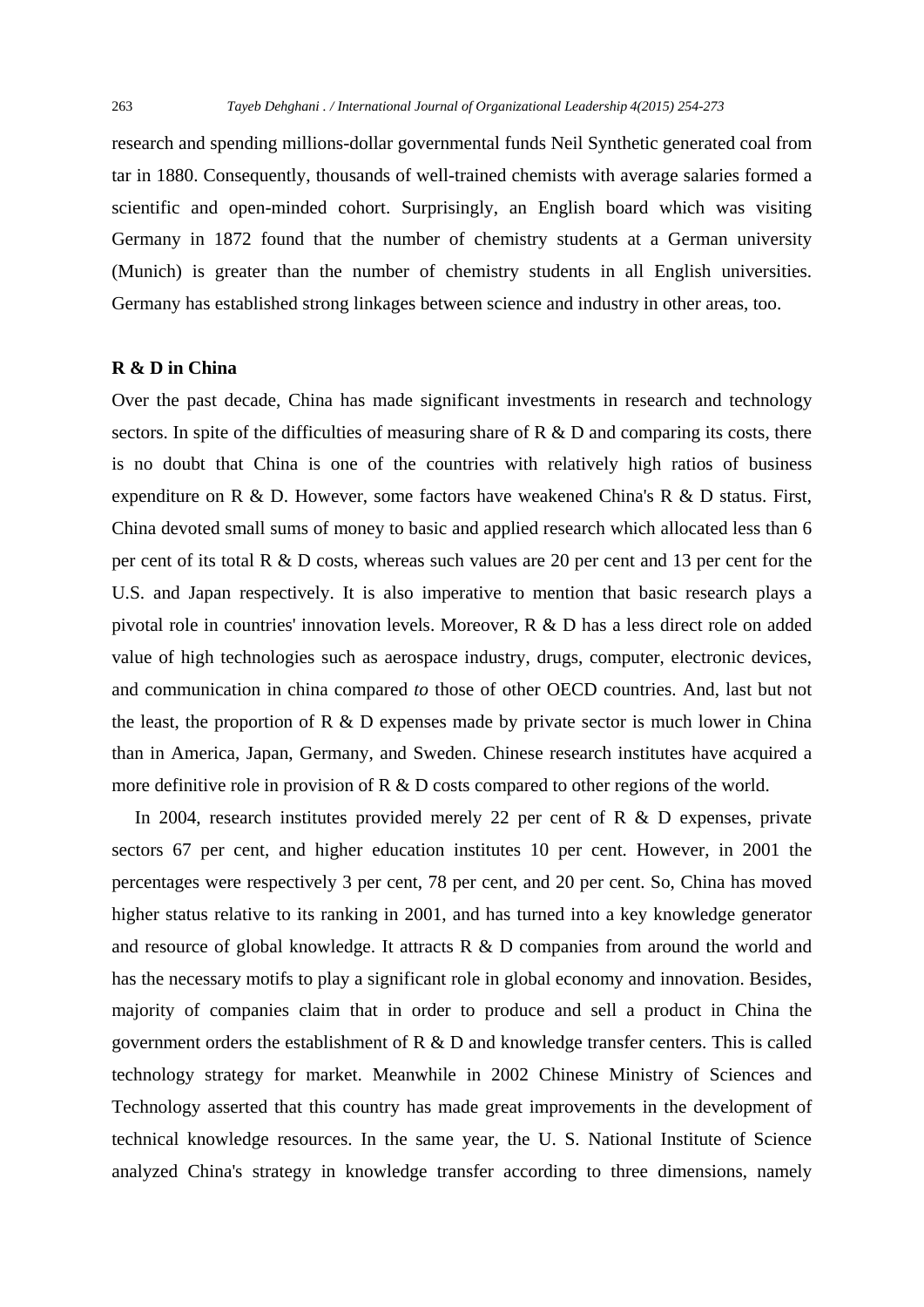enhancing basic research, developing new and advanced technologies, and industrializing them.

 To stabilize the growth of technical knowledge transfer, China has established new policies which include all technological innovation and industrialization stages, namely encouraging increased investment in technology sector, transferring technical knowledge, encouraging researchers to make innovations and applying them to the industry, transforming 376 research institutes to companies and institutes which directly take part in technology development and its implementation, reducing tariffs on high tech products, reducing or omitting income taxes for companies actively involved in new and advanced technologies, changing and improving intellectual property terms, particularly for knowledge development and transfer projects, and developing service institutes and institutes intermediary in technology innovation such as informant consultants' institute in technical knowledge, intellectual property assessment institutes, and commercial institutes which are involved in technology transfer. Other policies implemented during China's reform period are open doors policy, creating economic, scientific, and industrial poles and extending them to country level, and granting particular attention to research. Each policy is briefly explicated below.

 Following cultural evolution policy adopted by Mao, China secluded itself from the world, and everything indicative of foreigners such as religious and cultural symbols was obliterated. After Mao's death and the succession of new generation of Chinese communist party, during four years traditional elements of communist party gave their place to new policies which were contrary to the prior ones and were conducted in a step-wise and controlled manner. The metaphor used was that "China needed fresh air". Therefore, 600 young managers were intensively trained in western management and economic sciences during 2 years. This group formed a cohort for training 60000 executive managers across the country within 8 years. Hence, by 1990, 60000 managers were trained at different levels in particular in economics. Meanwhile, Chinese who lived overseas, especially in America, were invited to use their capital, science, and technology in their home country. After provision of required facilities 14 million out of 31 million overseas Chinese were attracted to China either constantly or temporarily*.* To date, there have been no limitations on their entrance. Even the largest investments in China are made by Chinese who live in Taiwan (China's main competitor and enemy).

 Unlike communist policies which emphasized absolute equality in plans and actions for different regions and people, new reform policies put emphasis on five talented zones which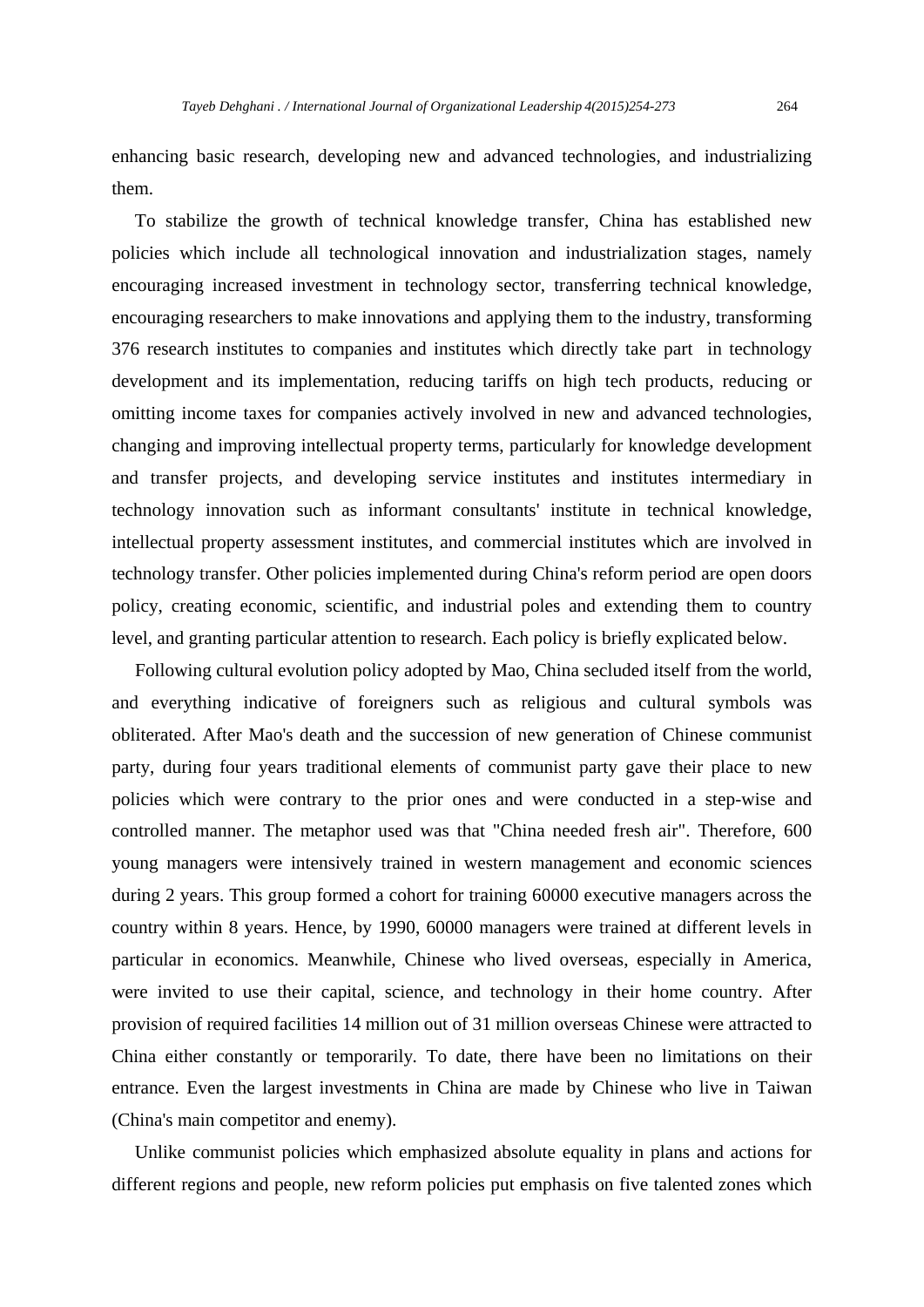all of them were located in eastern and portal regions as the center of economic and industrial development activities. Also, establishment of science and research cities and provision of top facilities to researchers and innovators set the ground to better knowledge generation and transfer. A seminal method utilized in research cities was reverse engineering whereby a similar product was produced through access to a manufactured sample and offered much cost reduced product to market faster than the original product. The method has been so promising that although initially such research cities were established by government subsidies, today they have attracted 3.5 millions of Chinese elites, and the income tax from these townships is about 10 million dollars per year.

 Doubtlessly, China owes its success to the extended, harmonious, and disciplined research system which governs the country. Significant government support and growth of research activities are visible in different technological, industrial, social, international relations, and cultural areas. For example, in Social Sciences Academia of Shanghi there are research groups about Iran, Israel, Turkey, and the Middle East. This research is directed towards stimulating economic growth strategy and consulting economic companies which are critical for making decisions and modifying future economic activities. Due to the importance of energy issue, the trend of Middle East changes (especially Iraq and Iran) is carefully monitored. The most leading document about other research activities and strategies of China is the scientific project of the torch program which clarifies economic, political, social, and cultural reform trends and the relations of these areas, and finally countries' implementation structures. A key feature of this project is the presentation model design for piloting the plans which is followed by correcting defects, optimizing the plans, and extending them from regional to country levels. It is possible to conclude that this country is on the road to technological and scientific growth by taking into account the long history and old civilization of China and its national determinations as well as its motto which stated that knowledge and technology are primary production powers.

### **R & D in Japan**

Rapid and tremendous development of Japan after World War II prompted many countries to exploit its management pattern. Many countries unanimously contend that Japan owed this great postwar reconstruction success to its specific management techniques which play an active part in planning and executing research strategies. In fact, Japan's the most important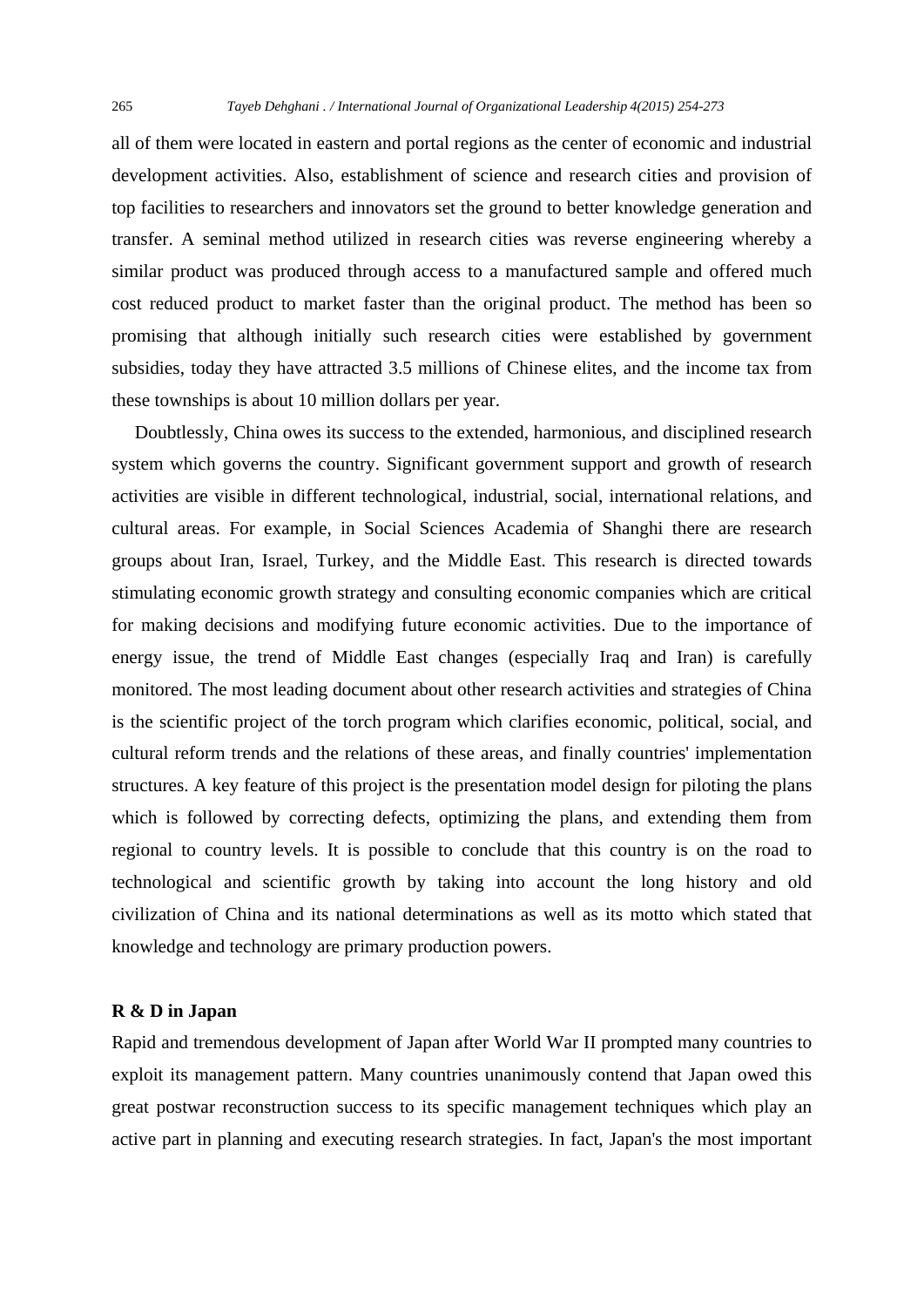management features of R & D sector include long-term outlook, concentration on human resources, intra-organizational growth, and accelerated innovation.

Large-scale R & D policies of Japan were set up by Science and Technology Council which started its operation in 1959. It sets long-term goals in R & D and has a separate budget for its important territorial research. Besides, there is another council formed by the representative organization of Japanese scientist community (Japan's Sciences Council) whose members are not directly chosen by government. Nevertheless, the government provides funds for both councils.

 Unlike western research institutes which put stress on equipment, financial resources, and exploitation, Japan centralizes human resources and attempts to utilize their scientific and practical power through various strategies. The main goal is to tackle management issues so as to adjust them with cultural, organizational, and strategic requirements in an integrated research system wherein the staff from the highest to lowest ranks seriously and enthusiastically follow competitive innovation-based strategies. In such research institutes it is attempted to form a permanent group of individuals who are bonded to one another through permanent commitment and the process of growth and changing increased gradually. The essence of value systems in research institutes is acceptance and rapid propagation of new ideas which leads to overall growth and innovation. Therefore, the process of generating a product based on the new idea and establishing it in the framework of national and commercial needs are important than brilliant ideas in this process.

 Japan's new science and technology strategy based on creating a developed nation through concentrating on science and technology was confirmed in  $28<sup>th</sup>$  march 2006 as a major country strategy and still enlightens future development plans. Two outlooks are improved by Japan's third main development plan. Firstly, science and technology should be supported by people and also be to the benefit of people. And, secondly, human resources and competitive research environments are assumed to be created, and companies need to shift form hard to soft and focus effort on human resources and individuals within organizations. Furthermore, increase in private investment in  $R \& D$  has started exactly from the first and second main plans. However, it is not until recently that western developed and main Asian countries have begun to largely invest in R & D. The world is increasingly entering the age of spiritual competition. So, even under serious financial limitations Japan should raise its governmental R & D expenditure. In an attempt to ensure that governmental R & D expenditure amounts to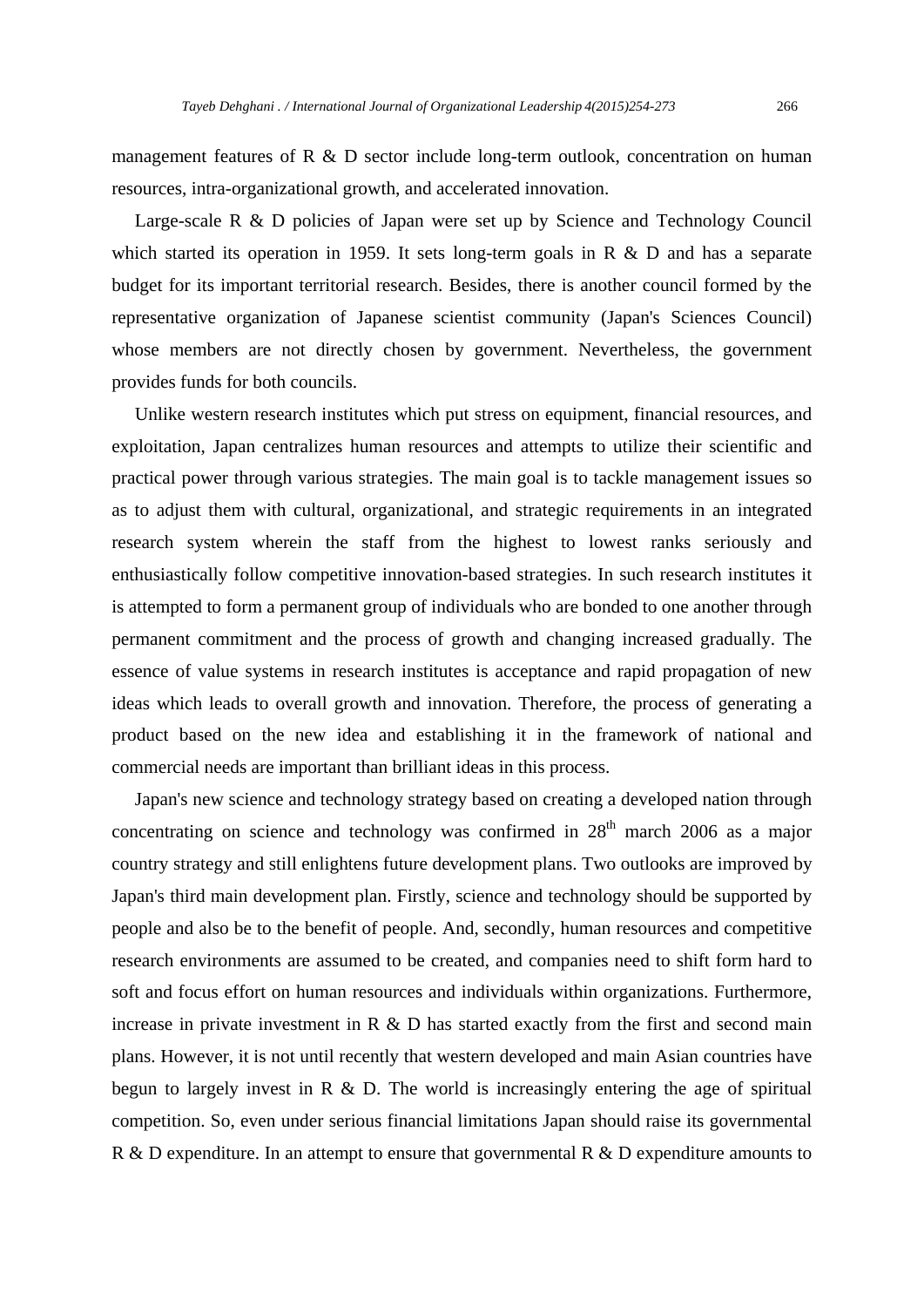1 per cent of GDP, i.e., equal to that of main western countries, the third development plan estimates total governmental R & D in 2006-2010 period at 25 trillion Yens. Moreover, governmental R & D expenditure requires strategic prioritization in terms of effective growth and efficiency of science and technology. Thus, science and technology systems should be reformed to optimize investment profits. Investment strategies have been separately specified for R & D of policy issues, and strategic prioritizing is easily enabled.

 Accordingly, drawing upon such strategies, main research will continuously grow to nurture the wide spectrum of R  $\&$  D activities. On the other hand, large investments will be devoted to R  $\&$  D of policy issues. The four priorities of the main plan are life sciences, information and telecommunication, environmental sciences, and nano-technology and materials. The main plan would also be applied in four areas of energy, manufacture technologies, social infrastructures, and boundaries which imply the continuation of priorities of the second main program. Finally, the third main plan also centers on strategic support for international activities. Japan seriously needs to apply its advanced science and technology to seeking solutions to global issues namely population and environmental demography, food, energy, and resource problems.

# **R & D in America**

America has been a success in generating and transfer of technical knowledge and commercialization of its outcomes, and commercialization plays a pivotal role in its economic growth and development. America has the highest investment rank in R & D and innovation particularly in applied R & D in the last decade of  $20<sup>th</sup>$  century. These activities are based on basic research carried out at universities; concurrent with pursuing rapid growth of high-risk investments; and rendered possible through providing support to large industrial companies as well as using effective tools such as information technology. Today industrial R & D in America and majority of other countries of the world aims at economic and commercial growth. The basis of such a complex system is strong and direct ties among industry, university, and government. The core factor is competition among different manufacturers of multifarious products.

 American leaders believe if we disregard investment in research, we have disregarded investment for future. Hence, it is the purpose of America to allocate 3 per cent of GDP to R & D. To accomplish this, huge investments have been made in young educated generation as important and powerful aids in attainment of country's research purposes. Hence, the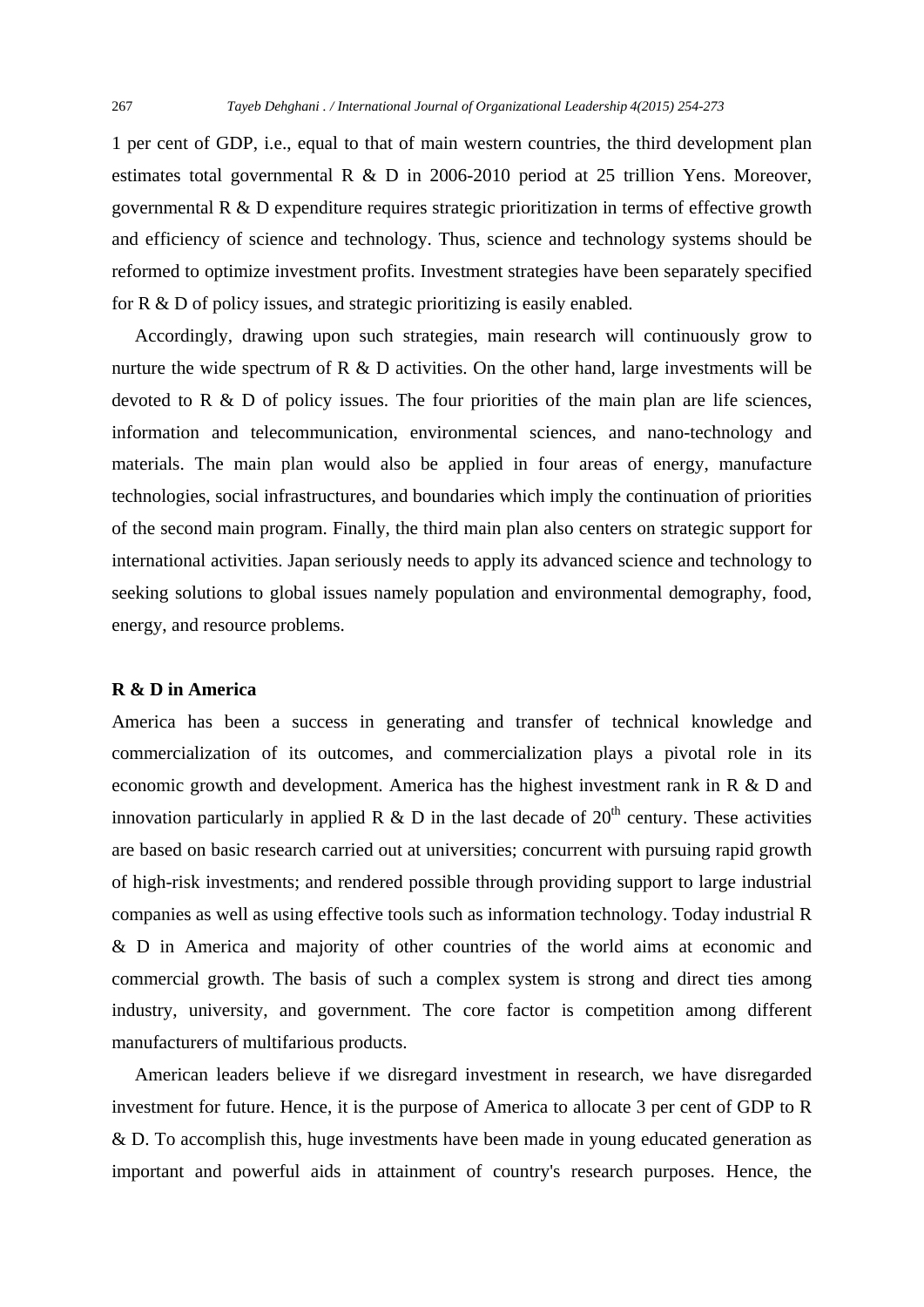presence of young educated individuals in R & D units of every organization is an honor for wise managers, and the strategic policy named development of opportunities can guide the investment of future organizations.

 Moreover, American universities, research centers of various types of industries, and technology growth parks play a key role in R & D through holding professional meetings and conferences in an effort to produce and nurture ideas, publishing academic research papers, and presenting the latest research findings which attracting talented students from around the globe makes possible. They accept the new ideas and complement them in a friendly, supportive, yet challenging environment in order to mature and develop economically and to meet the needs of diverse industries which requires governmental support and provision of facilities. Universities are increasingly expected to engage in commercialization of research findings (Slaughter & Leslie, 1997). MIT University is one example of the establishment and growth of technology institutes in Boston. Most European countries have attempted to emulate the success of the U. S. in bringing university inventions to the market (Mowery and Sampat, 2005). Other examples are Stanford University and its influence in holding scientific meetings in technology growth parks in Silicon Valley aimed at generating and nourishing innovative ideas, and Gonomi meeting of super-ordinate and subordinate oil industries in 2004. In addition, Americans have especially emphasized future preparation for gaining optimal economic and social profits possible through consistent technological, cultural, political, and economic reform and development as well as identification of newly emerging phenomena and infrastructure strategic research areas. This latter issue is a central tenet of long-span future plans in America and manifests the country's R & D future path.

# **R & D in Iran**

In the late 1970s Iran and Turkey were two of the largest Middle East countries. They had common historical experiences until the 1950s. They were colonized in the  $19<sup>th</sup>$  century and both as remainders of two empires in the region have a long history of national identity. Their oil-free economic structures were very similar up to 1970. In both in the period from 1960 to 1970 the share of agriculture declined from one thirds of GDP to one fourths of it, whereas the share of industry and services increased (Shambayati, 2009).

 To shift away from dependence on oil to a knowledge-based economy (wisdom economy) and to turn into a country with appealing science and technology production capacities, largescale science and technology policies should be taken, all components of neurological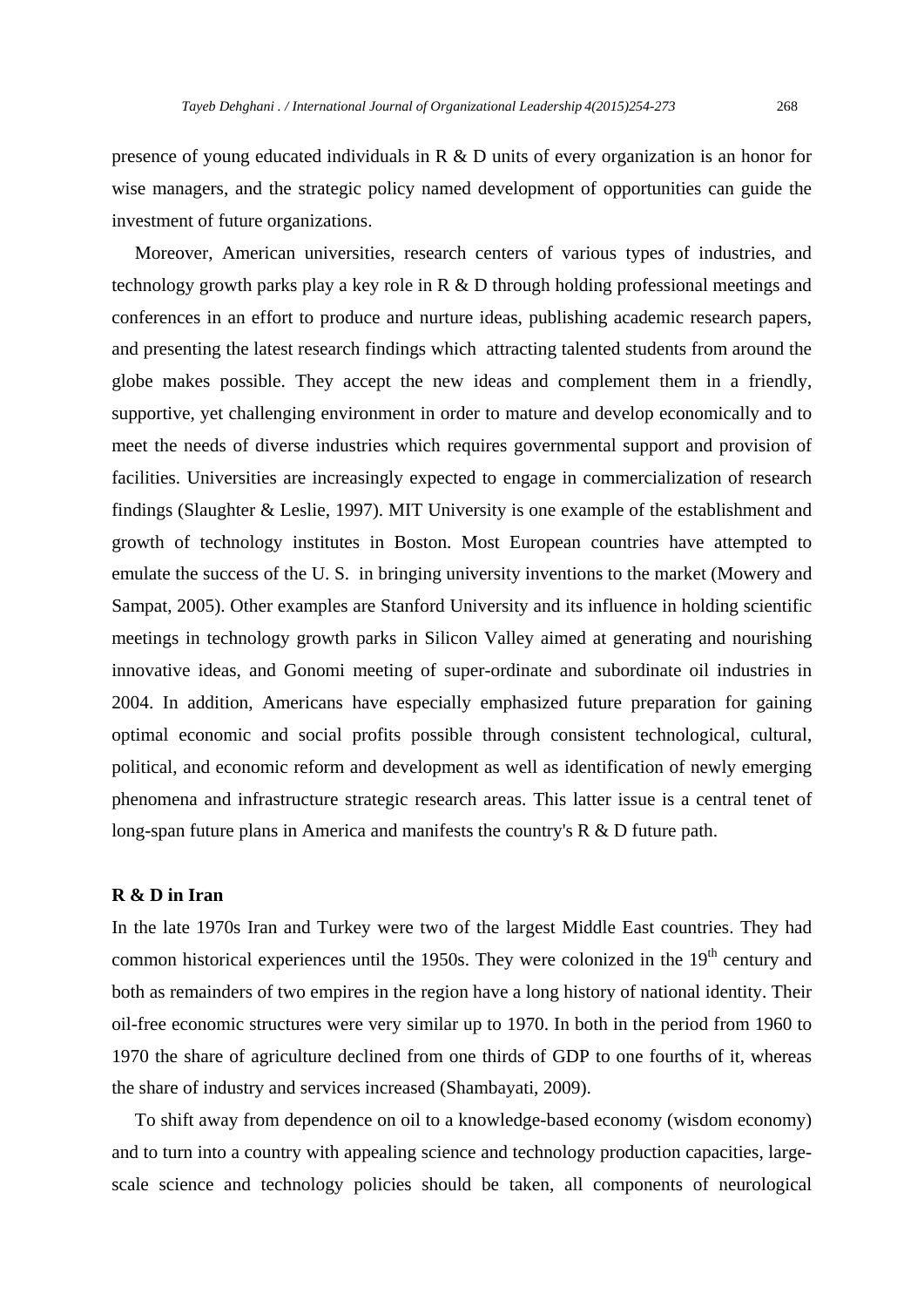integration system (NIS) should cooperate as an integrated, coherent, and purposeful system; and research institutes and universities should be developed. Therefore, it can be stated that there is a direct relationship between development of research sector on the one hand and rapid development of countries on the other. Research should be a tool based on which decisions should be made and actions should be taken. The more scientists exist in a society, the more scientific, social, and political advances can be observed.

 In 1992 the Ministry of Culture and Higher Education reported that more than 70 per cent of Iran's research power and researchers are located in universities and research centers. This is the reason why university is considered a body the soul of which is research and investigation. Obviously, university professors play a pivotal role in research. Naturally, it is vital to have a critical mass of faculty generating world-class research (Di Gregorio & Shane, 2003). According to statistics, there were 57000 faculty members in Islamic Azad and State universities of Iran. In addition, total number of indexed documents of the country was 13568 in 2008, which implies that there is one article per four faculty members. Surprisingly, in Taiwan's State universities annually 40 articles are published per four faculty members.

 Science production rate of Iran, Turkey, and Zionist regime were respectively 0.82, 1.49, and 0.89 per cent of global amount in 2008. In the same year Zionist regime's science production rate in social sciences was four times as much as Iran, i.e., 1975 indexes versus 487. Research in humanities and arts sciences of Turkey was 14 times as much as Iran (512 indexes versus 36). Obviously, there is a large divide in science production between Iran and other countries. Statistics also show that despite 50 per cent growth of Iran in science production in 2008, there is a large schism between our country and other competitors, and the gap is significant in humanities and social sciences. It is argued that our poverty in generating science is a historical, political, cultural, and psychological issue. Comparisons of Iran's population with world population revealed that the least expected share of Iran should be one per cent, while it is 0.22 per cent at the moment. Scopus database disclosed that regarding science production Iran ranked 15 among 150 countries in 2014. However, as mentioned earlier, our participation has still been trivial especially in humanities.

 From among 227 countries, America with annual 239000 articles published in academic journals and conferences is the top as far as absolute science production is concerned. However, Swiss trails other countries concerning the ratio of science production to population. Japan with 78000 articles ranks the second behind America and is followed by Germany, England, France, China, and Italy, respectively. In general, the top 7 countries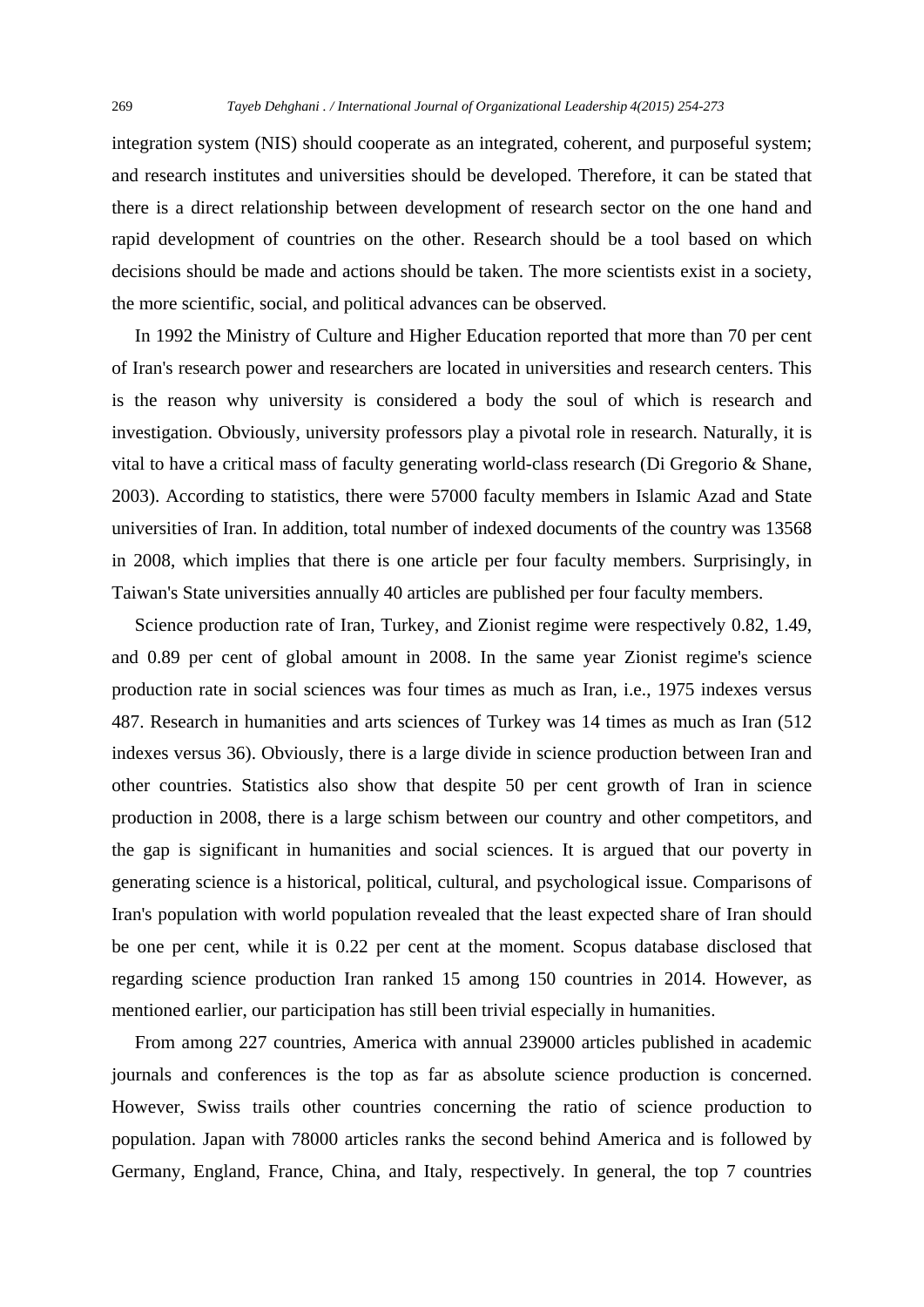enjoy approximately 60 per cent of global science production. It appears that this is also the case for economic growth. Turkey which had previously outperformed Iran in producing science now stands in  $19<sup>th</sup>$  place. By May 2014 the number of Iran's articles was about 36264, and the latest rankings by Scopus database have placed us in the  $15<sup>th</sup>$  place in terms of science production in the world and the first place in the region. Concerning the number of researchers in a million, there are 1,000 researchers in Iran, while there are 7600 in America and 6,050 in England. Not surprisingly, Iran spends as little as 0.56 per cent of its GDP on research.

 In 2004 a committee in charge of the identification of research and innovation barriers, after a 10-year investigation of articles, books, and published information sources in the country, concluded that the major difficulties are those related to management, policymaking, research system, research culture, researchers, standard scientific and research settings, research rules and regulations, research budget and facilities, and ultimately applying research outcomes.

 Every economic system attempts to reach sustained economic growth which in case other conditions are well prepared sets the ground for sustained economic development. Given the present conditions and current scientific advances, the key to economic growth and development lies in knowledge-based SMEs. These SMEs are invaluable in the country's economic system in the modern world. By virtue of the  $44<sup>th</sup>$  article of the constitution there are measures to be taken for the growth and development of SMEs and fast-return economic enterprises so as to integrate science and wealth, develop knowledge-based economy, accomplish scientific and economic goals including propagating, implementing innovation and invention, and technology commercialization involving designing and production of products and services in high tech areas with high value added especially in the production of relevant software. Today, there are about 3000 knowledge-based enterprises in the country which should be increased to 50000 by the end of the 20-year development outlook. From 3008 enterprises in science and technology cities, 856 are active in the area of consultant engineers, 614 in information and communications technology, 806 in health, medicine, and drugs; 14 in nanotechnology, and 718 in electricity and electronics.

 The office of applied research issues organizes and oversees all research activities and plans and directs them inbound and outbound projects. The most important activities of this office are recording information concerned with research and technology designs in SAMAT system and reporting the performance of allocated funds to the high council of science,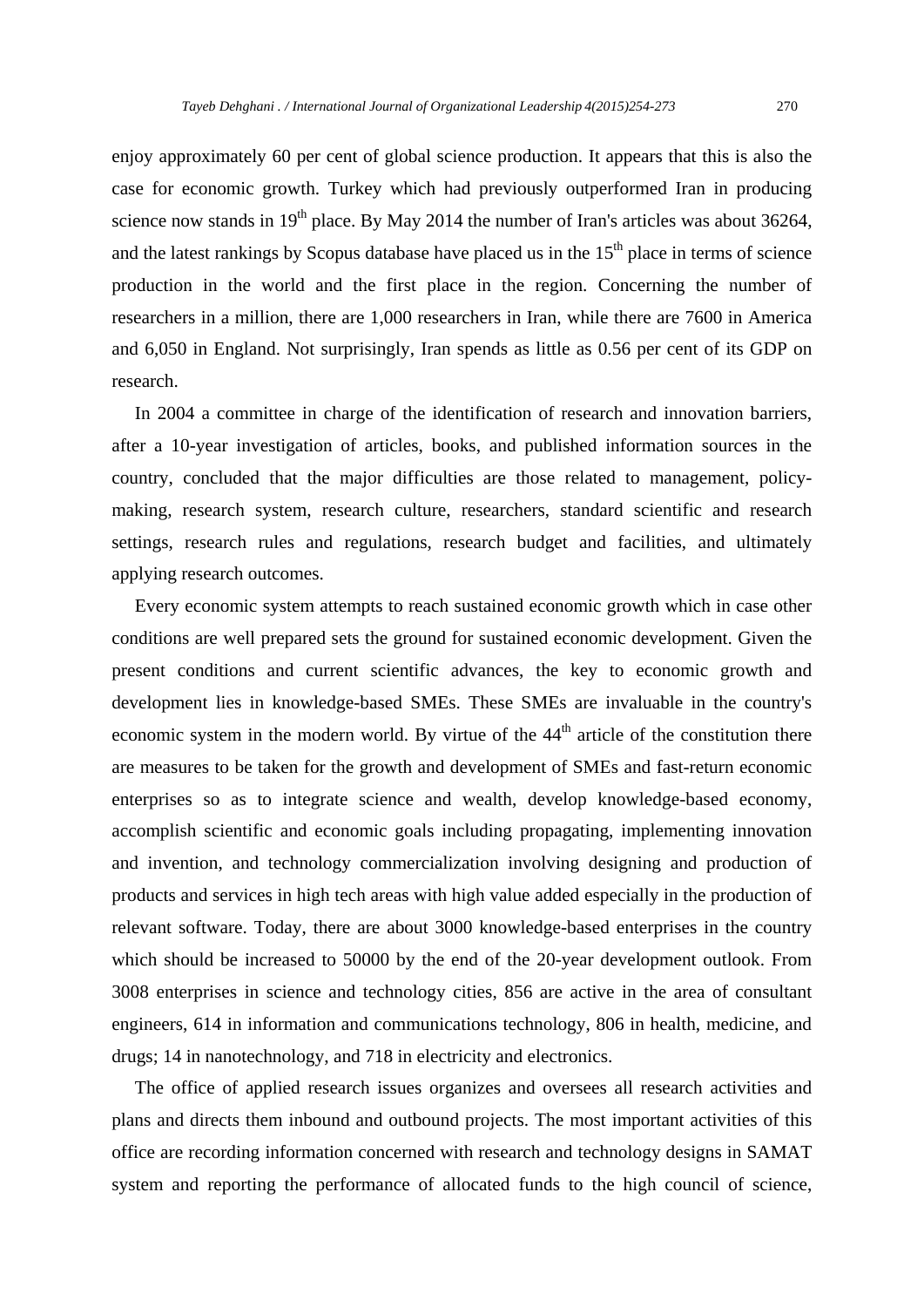research, and technology. Other major tasks of this office include conducting technical needs analysis of industries, planning and administrating research designs relevant and adjusted to the needs, announcing research, standardization priorities, and policies to research centers, supervising the implementation of the assigned research plans, and creating appropriate contexts for the mutual exploitation of research-educational centers and industries from one another. Holding conferences and seminars in collaboration with industries and production centers to identify industries' needs and problems in attempt to develop and strengthen science-technology linkages, meticulously examining research designs proposed by industries and other organizations and referring them to relevant research centers in addition to keeping track of their development, establishing a bank of technical-scientific information and promulgation of research findings for the facilitation of information transfer, creating favorable contexts for the activity of participating members in industries' areas of needs, and enhancing country's management power in different areas are other important tasks of this center.

 In 2007 Industrial Development Journal noted that Iran suffers from inefficiency of project management and majority of executive managers are experienced engineers who are assigned their positions on the basis of their professional experience. To address these problems, the institute of studies in exploitation and human offers professional counseling services in setting up management systems and exploiting and developing of human resources through access to quality techniques and tools. This institute is pioneer in creating, establishing, and propagating of modern management systems. To offer such services, it heavily relies on its experiences and insertion of experienced university professors and experts in industry. Another crucial task of this office is establishing strategic technology headquarters which is critical to the integration of technology research in 12 areas of biotechnology, renewable energies, water and draught technologies, erosion and environment, cognitive sciences and technologies, optimization of energy usage, information and communication, micro-electronics, stem cells, soft and identifier technologies for the preparation of strategic development documents, and supporting researchers and research and education centers. These are top priorities in strategic technologies, orientation for the efficiency of their results, and planned support for creating and strengthening of knowledgebased enterprises.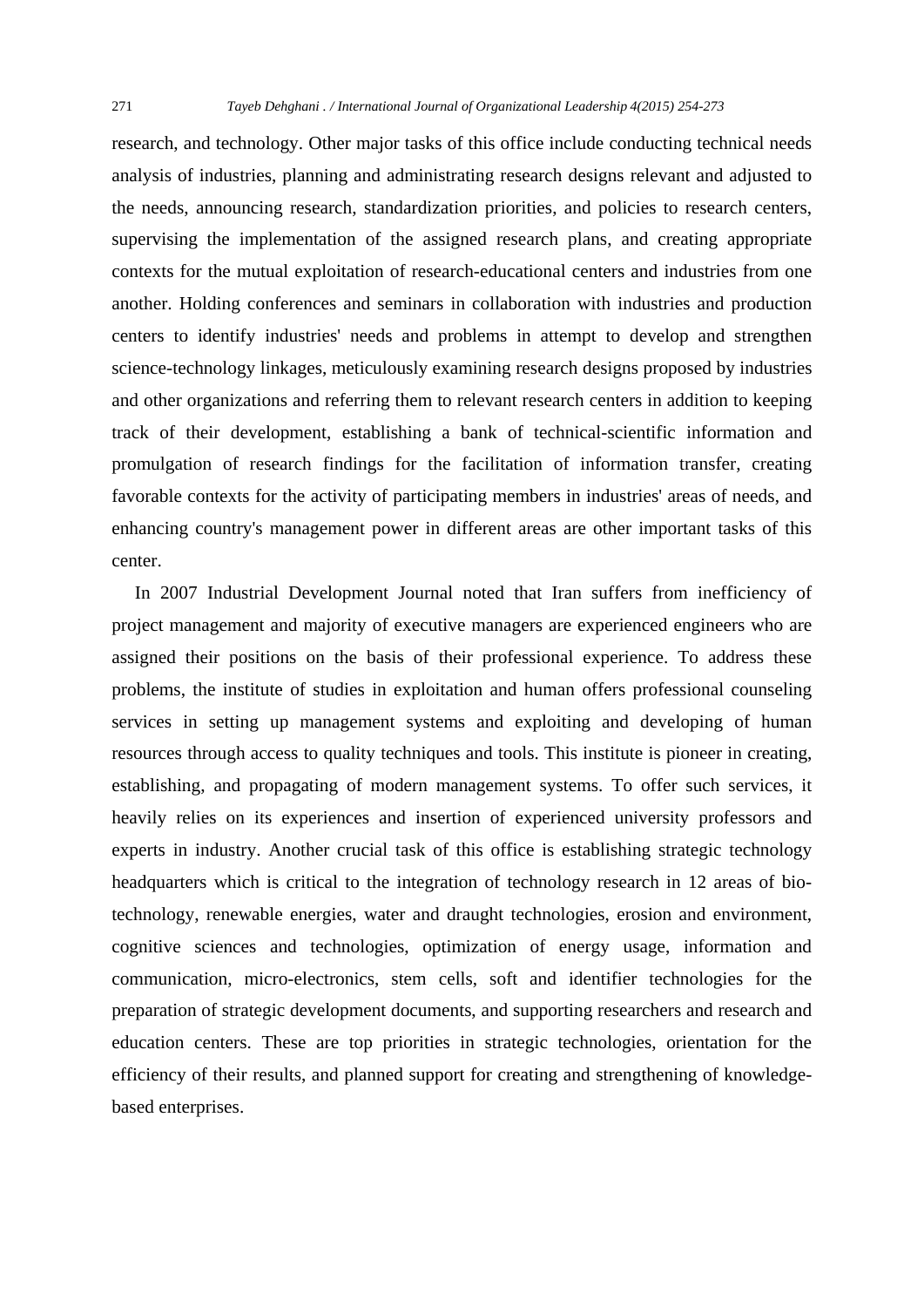Table 3

| Country's name | R & D Costs (Million Dollars) | Percentage of R & D Costs | Percentage of R & D Costs |
|----------------|-------------------------------|---------------------------|---------------------------|
|                |                               | from GDP                  |                           |
| America        | 465                           | 2.8                       | 16.61                     |
| China          | 284                           | 2.0                       | 14.55                     |
| Japan          | 165                           | 3.4                       | 4.85                      |
| Germany        | 92.0                          | 2.9                       | 3.31                      |
| Iran           | 9.00                          | 0.8                       | 1.01                      |

 *Prediction of Costs and R & D Shares of Targeted Countries in 2014 (International Monetary Fund and WB, 2013)* 

 As Table 3 shows, according to the predictions of international institutes, America, China, Japan, and Germany will have the largest R & D investments and Iran will rank  $24<sup>th</sup>$  in the world.

Table 4

*Results of Contrastive Analysis of R & D Plans and Policies of Iran and Leading Countries*

| Type of Policy                      | <b>Status of Leading Countries</b>                                                                | <b>Iran's Current Status</b>                                                                          |
|-------------------------------------|---------------------------------------------------------------------------------------------------|-------------------------------------------------------------------------------------------------------|
| <b>Budget and Funds Allocation</b>  | Developed countries consider R & D                                                                | Although the law emphasizes allocation of budget to                                                   |
|                                     | investment principled and purposeful. They                                                        | R & D, official bureaucracy and impeding rules                                                        |
|                                     | devote a clear budget to it and value $R \& D$                                                    | inhibit favorable applications.                                                                       |
|                                     | highly in their strategic and large-scale plans.                                                  |                                                                                                       |
| Active Participation of Private     | Developed countries have facilitated the                                                          | The specific economic structure of the country leas                                                   |
| Sector                              | involvement of private sector, and the                                                            | to the dominance of governmental sector, and the                                                      |
|                                     | government grants significant support to it.                                                      | activity of private sector is ruled and controlled by                                                 |
|                                     |                                                                                                   | government.                                                                                           |
| <b>International Participations</b> | Majority of countries follow open innovation<br>policies to seize new scientific opportunities.   | Iran seldom partakes in global competition.                                                           |
| Thorough Strategies and Policies    | Developed countries utilize thorough strategic<br>policies which coordinate all social, academic, | Although science and technology plans and policies<br>are specified, existing contrasts among various |
|                                     | economic, and cultural components in an                                                           | components have impeded attainment of these goals,                                                    |
|                                     | attempt to enhance economic growth and                                                            | and thus, scientific and economic growth.                                                             |
|                                     | development.                                                                                      |                                                                                                       |
| Commercialization of Research       | The presence of various organizations and                                                         | In spite of the existence of science and technology                                                   |
| Results                             | institutes with specified plans and budgets for                                                   | parks and science cities, we still lag far behind in                                                  |
|                                     | commercialization of research findings not                                                        | commercialization of research findings.                                                               |
|                                     | only motivated research, but also prepared the                                                    |                                                                                                       |
|                                     | context for the emergence of new ideas.                                                           |                                                                                                       |
|                                     |                                                                                                   |                                                                                                       |

#### **Discussion and Conclusion**

In order to investigate the difference in growth rates between developed countries and Iran based on their research activities and the use of it as a guide for decision-making in R & D and enhancing country's research status, some suggestions are proposed for our country, Iran. First of all, policies formulation and strategic research plans in a large-scale system suffer from having no nuanced policy and bright outlook. Moreover, the size of budget for research activities and innovation in developed countries is clearly determined in advance. Therefore, we need a principled mechanism to allocate this budget to overcome this crisis. Regarding to economic and political structure in a country, public sectors are generally responsible for research activities. To have an active involvement in the private sectors, some supporting